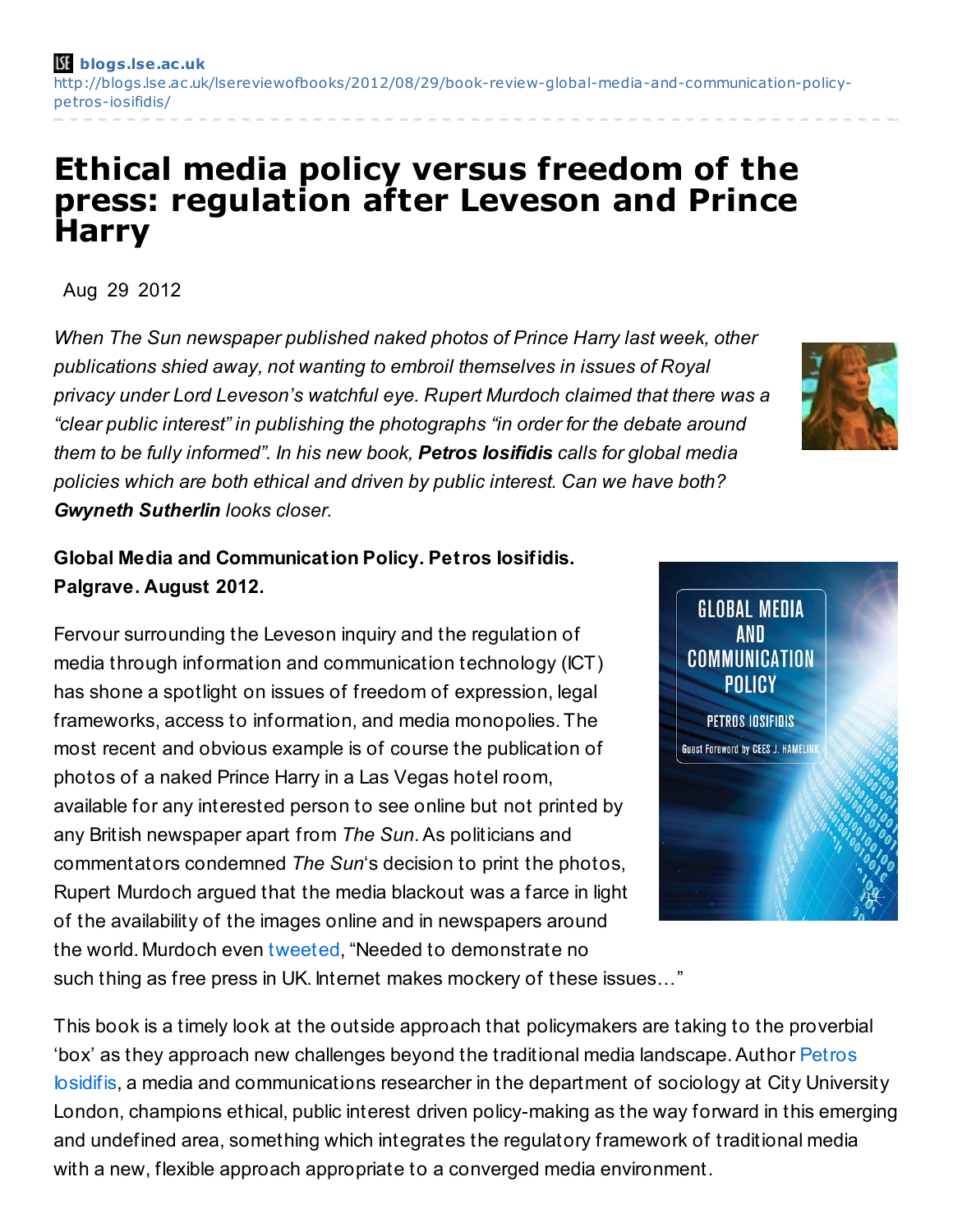The book draws upon policy examples largely from the EU and in particular from the UK, and first explores the concept of public interest policy in theoretical terms followed by a review of specific examples of regulation from print and broadcasting. The effect of globalization is introduced in an examination of the decline of state-enacted regulatory policies in the 1970s and 1980s, as multinational corporations grew beyond the state's control. Iosifidis suggests that supranational entities such as the International Telecommunication Union (the specialized agency of the United Nations which is responsible for information and communication technologies), OECD (Organisation for Economic Co-operation and Development), and WTO (World Trade Organisation) will come to play a crucial role in policy-making across borders. He writes, "the existence of these supranational bodies shows that media policy is increasingly made outside national regulatory agencies" (p. 140). Iosifidis also considers the concept of convergence. With the dominance of the internet, all types of media have converged and have become nearly indistinguishable both in terms of mode of delivery and legal embodiment.

From a sociological perspective, the book stratifies the recent history of media policy in relation to the public interest, something Iosifidis believes has been and should be policy-makers' primary benchmark against which they weigh decisions.Students and newcomers to the field will find this work foundational and instructive on the challenges facing current policymakers. While taking a philosophical approach to the topic, his style is accessible and compact.

In light of the upcoming ITU meeting to discuss integrating internet policy with traditional media regulation, and following both the recent UNHCR panel on freedom of expression and the 2011 OECD policy announcements declaring that the group had adopted the policy-making recommendations of the US, many readers may be keen to understand these organizations in more depth. However, the sociological treatment of these actors in this book does not engage with any assessment of their politics, and rather briefly summarizes their purpose. These descriptions include how many of the non-state actors have been created, influenced, or circumvented by the US. However, Iosifidis stops short of acknowledging that the US seems to be running the table. While Chapter 5 presents a theoretical framework borrowed from political science in order to consider issues surrounding "the transfer of power" (p. 107), the decision to focus on EU and UK examples seems at odds with offering guidelines for the future, leaving the reader ill-equipped to assess current trends which are being evermore dictated by the US. Anyone who reads this will be left coaxing the ideological ember that decades ago fueled traditional media policymaking in the UK and western EU.

The book goes on to examine the EU as a model of the transition away from state regulation. Iosifidis guides us through the legal and political changes of the past twenty years, encouraging us to consider this evolution as a roadmap for global media policy."The large variations among the media systems stem from the different traditions and political cultures as well as regulatory systems that exist across Europe…Over time these differences blur as the EU emerges as a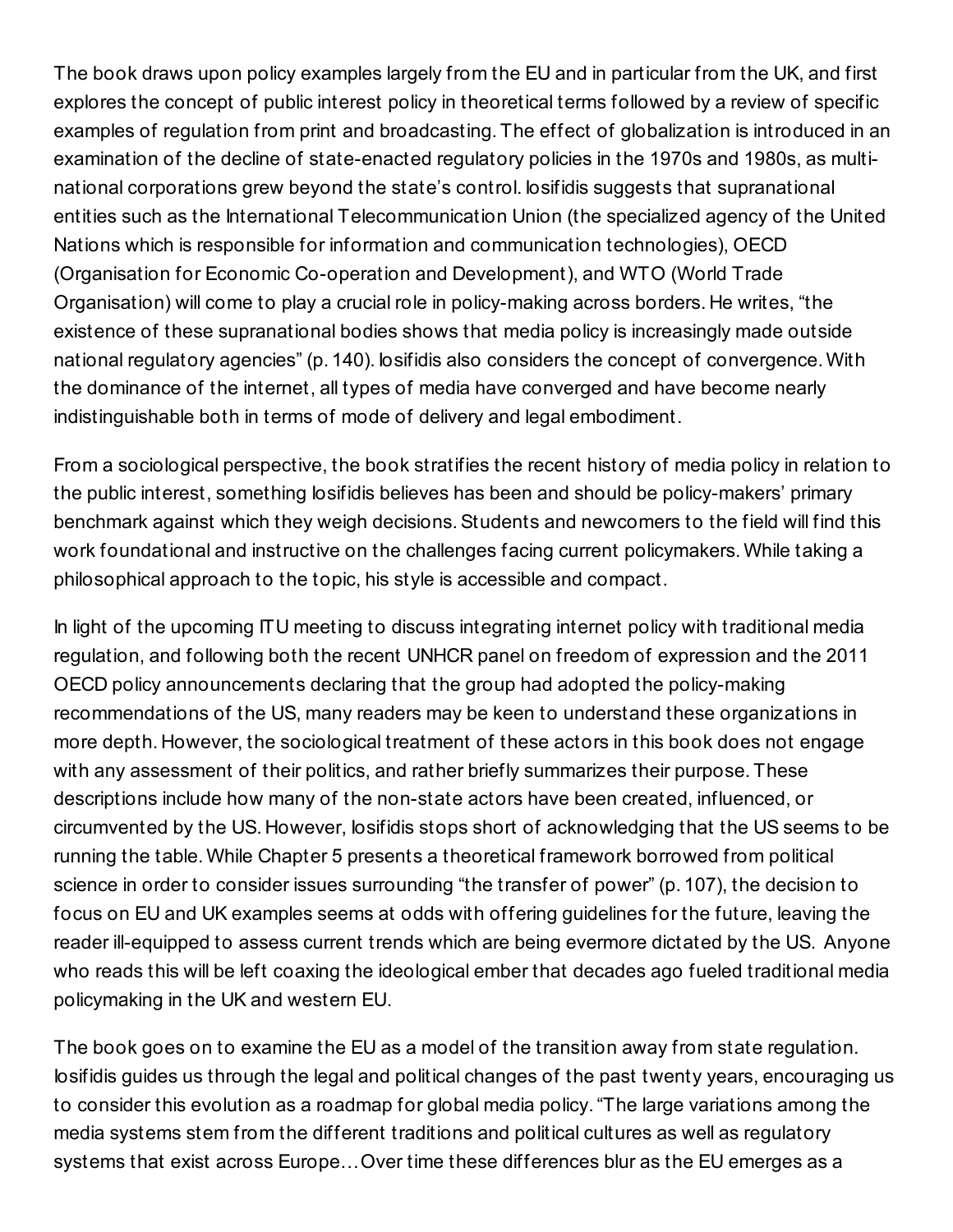supranational organization seeking to harmonize national media policies" (p. 143)."Member states maintain much of the sovereignty and rights… while the EC has an increasingly interventionist and monitoring role" (p. 164-5).

The analysis of this regional example launches the speculative concluding section, in which we are encouraged to question the place for media regulation in a digitally converged era."Regulation based on existing frameworks may not be appropriate or effective for emerging converged services. Why is that?" (p. 183). Iosifidis presents a succinct set of guidelines for global media policy that act as broad, ideological questions – an ethical foundation for global media policy-making. Amidst the most concerted effort so far to regulate the internet, the newest member of the communications family, he provides a frame to examine how the nation-state, international, and supranational actors have approached this task in the past, as well as proposing a framework for strategists to measure the value of policy choices.

The degree to which losifidis focuses on research about print and broadcast media in early chapters compared with the smaller amount of information on new media in Chapter 8 emphasizes his command of knowledge with traditional media.Anyone reading this book to understand more about the internet's role in the media landscape may be disappointed. However, anyone reading this book for that reason alone will have missed the larger picture. The enormous challenge of integrating competing information sources, regulatory schemes, and international legal codes has been catalyzed by the internet, and solutions must address all of these factors.

This less pragmatic approach permits even the most seasoned expert to review the foundation on which decisions should be made at a crucial turning point in media policy. Rather than analyzing the landscape as it is, his guidelines and argument lead the reader to valuably ask, 'What do we want the new landscape to look like?' In the final chapter, Iosifidis contextualizes a range of options such as self-regulation and co-regulation with issues such as copyright law and freedom of expression. While the treatment is not analytical, it is prescriptive in a way which will definitely speak to public interest advocates and to the next generation of strategists who have come of age with new media.

**Gwyneth Sutherlin** is a doctoral candidate in conflict resolution at the University of Bradford. Her research examines the impact of cultural bias in ICT design on identity, participation, and information access. She writes and speaks frequently about the political implications surrounding the invisible dimension of cultural translation. Her research draws from experiences working as an intercultural mediator as well as directing projects which use ICT to promote peace and democracy in Burma, Kenya, DRCongo, Haiti, and Morocco. Ms.Sutherlin has a degree in political science from Indiana University and speaks seven languages.See her blog, [theseem.blogspot.co.uk.](http://blogs.lse.ac.uk/lsereviewofbooks/category/book-reviewers/gwyneth-sutherlin/) Read more reviews by Gwyneth.

——————————————————————————-